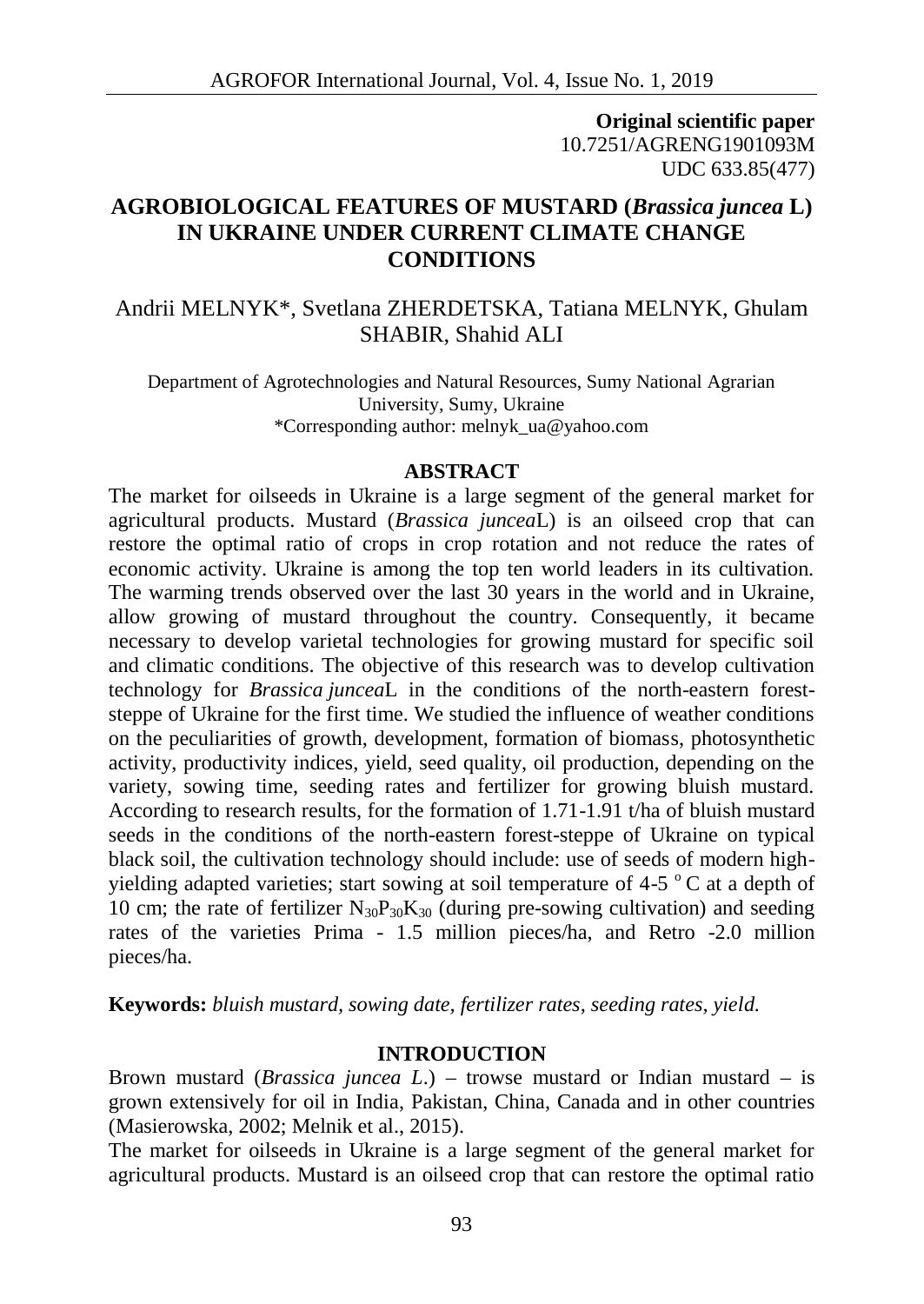of crops in crop rotation and not reduce the rates of economic activity. Ukraine is among the top ten world leaders in its cultivation. The warming trends observed over the last 30 years in the world and in Ukraine, allow growing of mustard throughout the country. Consequently, it became necessary to develop varietal technologies for growing mustard for specific soil and climatic conditions (http://www.ukrstat.gov.ua/). Mustard is the third important oilseed crop in the world after soybean (Glycine max) and palm (Elaeis guineensis Jacq.) oil. Mustard is a multi-vector industrial crop due to its diverse use. It is very important as an oilseed crop; quality of the oil produced from its seeds is not inferior to the sunflower oil. Mustard oil is widely used for food, as well as in many industries canning, baking, confectionery, margarine, soap and pharmaceutical. In addition to oil, the seeds of bluish mustard contain essential oil, which is used in cosmetics and perfumes. Bluish Mustard is used to produce mustard powder necessary for toast mustard in food industry and mustard plasters in medicine (Shekhawat et al., 2012; Melnik et al., 2015; Zhuikov O.G., 2014). The objective of this research was to develop cultivation technology for *Brassica juncea*L in the conditions of the north eastern forest-steppe of Ukraine for the first time.

## **MATERIALS AND METHODS**

Studied the influence of weather conditions on the peculiarities of growth, development, formation of biomass, photosynthetic activity, productivity indices, yield, seed quality, oil production, depending on the variety, sowing time, seeding rates and fertilizer for growing bluish mustard.

The experimental part of the work was conducted at the training and practical center of Sumy National Agrarian University (Ukraine) for three years (2015, 2016 and 2017). It is situated at 50 52.742N Latitude, 34 46.159E Longitude at an altitude of 137.7 m above mean sea level in the north-eastern forest-steppe of Ukraine.Experiments were laid on black soil, characteristic for coarse-medium loam. Two sorts were sown at plant densities 1,5 million plants/ha with 10 rows in each plot and 15 cm between rows.

To determine the dynamics of linear growth, the pre-marked plants were studied. The area of the leaf surface was determined by the method of "carving", and the net productivity of photosynthesis and photosynthetic potential were determined according to the methods of A. O. Nychiporovich. The content of chlorophyll in the leaves was determined by means of preparing the solution in an alcohol extract with the further determination by a spectrophotometer ULAB 102 (Grytsaenko, 2008). Harvesting of the crop was carried out plot by plot by means of the Massey Ferguson 307 direct combining, when the color of the main stem and the pods was yellow, and the leaves fell off, simultaneous weighing the seeds according to the options of the experiment and sampling to determine the moisture and purity. Harvesting was brought up to 100% of purity and 10% of moisture content of the seeds.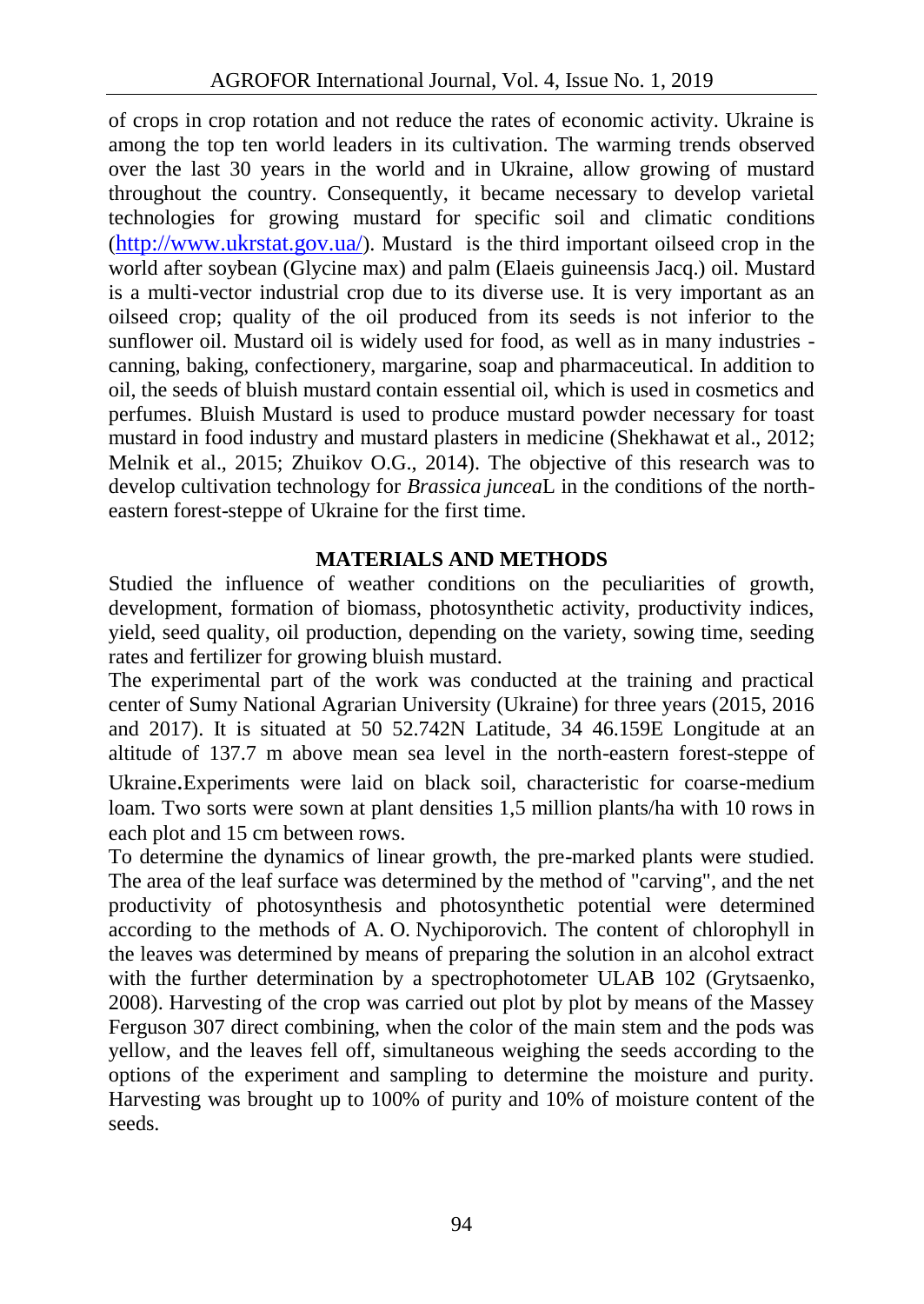Hydrothermal coefficient (HTC) (G. T. Selyaninov) were determined by the formula: HTC=  $\sum_{\text{max}} \frac{R}{\sum T \times 10}$ , where K is the amount of precipitation, mm, for a

period with an average daily air temperature above  $10^\circ$ . T is the sum of the temperatures,  $\degree$ , for the period with the average daily air temperature above 10  $\degree$ 

The oil content of the seeds was determined using the device Spinlock Magnetic Resonance Solutions. Data were subjected to ANOVA at 5% level of probability with the statistical software STATISTICA (version 8).

С.

### **RESULTS AND DISCUSSIONS**

The success of its cultivation mustardis largely determined by the changing environmental conditions, that is, weather and climate. Observations by the metrological network of Ukraine testify to the fact that regional climate change, especially temperature rise, has already affected a number of meteorological characteristics. The average annual air temperature has increased, the terms of formation and duration of snow cover have changed, the heat supply of the growing season gradually increased, and the number and intensity of adverse meteorological phenomena (drought, heavy rain, etc.) has increased (Melnik et al., 2015). For example, in the Forest-steppe of Ukraine we considered the main meteorological parameters for the period from 2000 to 2017. Thus, according to the results of the analysis of meteorological conditions for 18 years, it has been established that for the period of the growing (farming) season (April-August), there was an average of 281.9 mm of rainfall, with fluctuations from 171.4 to 461.7 mm. In this region, the average temperature during this period amounted to 2710.8 ° C with fluctuations ranging from 2311.0 °C to 3090.7 °C. Increase in the heat supply of the growing season was noted at 285.8 ° and decrease in the amount of precipitation by 12.1 mm. Based on HTC which for the past 18 years has decreased from 1.21 to 1.05, it was established that the conditions of this region correspond to the conditions of the Steppe zone of Ukraine. Analysis of weather conditions during the investigated years found that for the hydrothermal coefficient (HTC) in 2015, there was a severe drought in April (HTC =  $0.08$ ), weak drought in July and August (HTC  $= 0.76$  and 0.77), excessive moisture in May (HTC = 2.5), and sufficient (adequate) moisture in June (HTC = 1.24). The vegetation period in 2016 was characterized by a sufficient level of humidification in April and June (HTC  $= 1.45$  and 1.02). In July, there was a weak drought (HTC  $= 0.86$ ), and in May and August, excessive moisture were observed (HTC  $= 3.04$ ) and 1.87). It should be noted that in 2017, the dry conditions were different for most months, particularly in April and August which observed a very severe drought (HTC  $= 0.06$  and 0.21), while strong and average drought respectively were observed in May and June (HTC =  $0.43$  and  $0.57$ ). Only July was sufficiently humid ( $HTC = 1.19$ ). According to the Ukrainian State Register for Plant Varieties (SRPV), in 2017, the agricultural producer presently have 10 varieties of bluish mustard.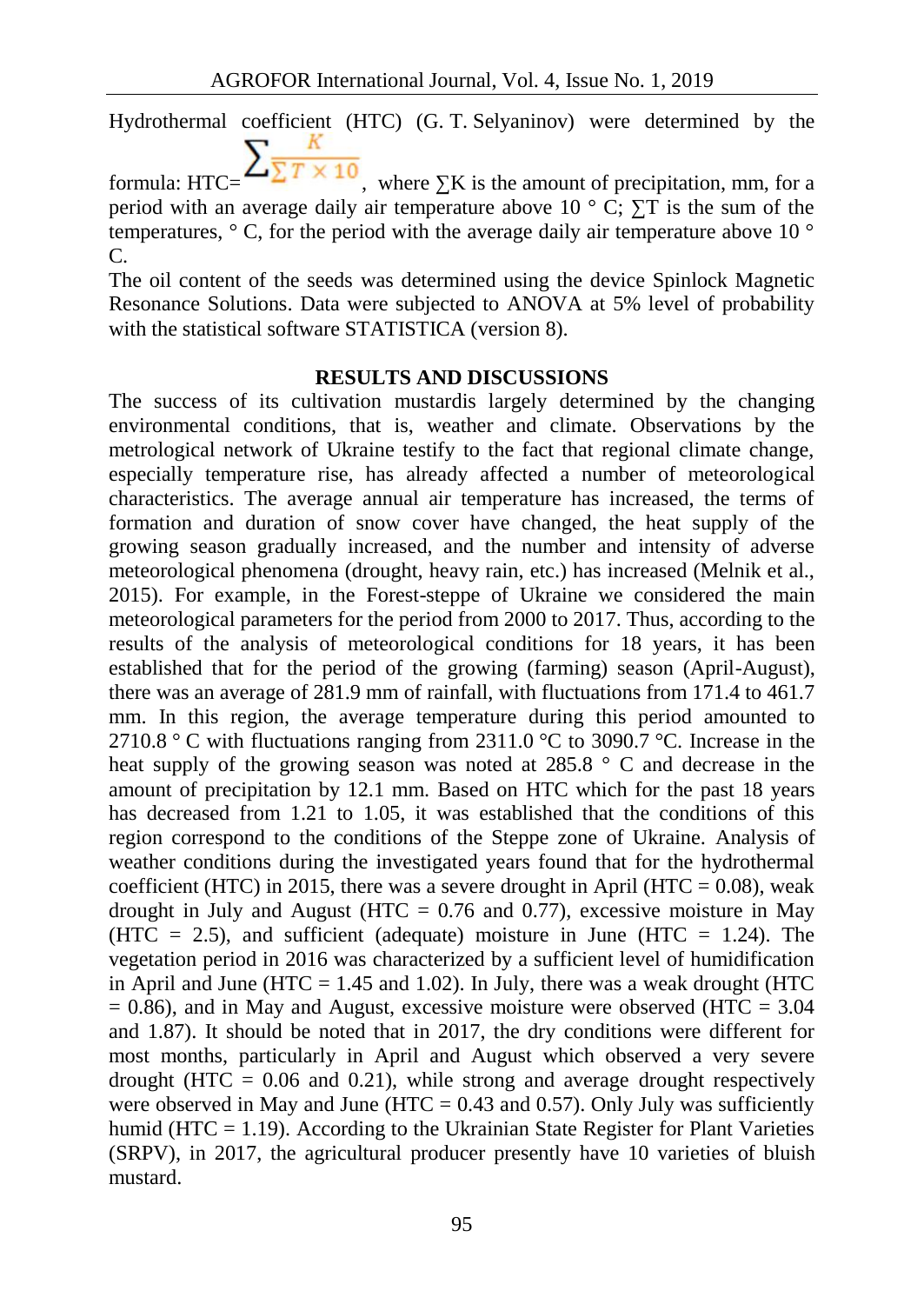An important segment of the market in Ukraine is occupied by high-performance adapted hybrids of domestic breeding: the Instituteof Oil seeds of NAANU, Instituteof arable farming of NAANU, Precarpa thian State Agricultural Experimental Station of NAANU and a number of other institutions. According to results of research conducted in 2015-2017 at the Department of Crop Productionin Sumy National Agrarian University in Ukraine, a regional technology for bluish mustard cultivation, which involves the selection of adapted hybrids and optimization elements was developed. Having analyzed the grey mustard varieties in terms of yield formation and their suitability for the cultivation in the Northeastern Forest-steppe of Ukraine, we concluded that the period of vegetation of the grey mustard varieties varies from 88 to 95 days. Demeter, Prima and Chornyava varieties had the longest vegetation period. We recorded the shortest period of vegetation for Rosava variety. The average area of the leaf surface at the flowering stage was 42.8 thousand  $m^2/ha$ , determined by the method of carving. The varieties of Prima, Mriya, Retro and Demetra had the above average value. An indicator close to the average value was characteristic for Felitsia variety. Rosava, Roksolana and Chornyava had the smallest leaf surface area.The content of chlorophyll " " and "b" among the studied varieties, determined on the ULAB 102 spectrophotometer, varied from 0.97 to 1.14 in mg/g of the fresh weight.

The varieties of Prima  $(1.91 \text{ t/ha})$ , Retro  $(1.83 \text{ t/ha})$  and Demetra  $(1.81 \text{ t/ha})$  formed significantly higher seed yield capacity. Average yield was recorded in the varieties of Mriya (1.69 t/ha), Felitsia (1.58 t/ha) and Roksolana (1.33 t/ha). The yield of the varieties of Rosava (1.25 t/ha) and Chornyava (1.07 t/ha) was significantly lower.

With the help of the infrared analyzer Spinlock Magnetic Resonance Solutions., we determined the maximum content of oil in the Prima variety seed - 40.1%. Retro and Felitsia varieties (38.9%) showed the above average value. The varieties of Mriya (37.3%) and Rosava (31.0%) had significantly lower values.The average oil yield over the years of research was  $0.60$  t / ha (Fig. 1).

In order to study the nature of the influence of morphological parameters on productivity, a regression analysis of the main indicators was carried out. A number of authors argue that there is a strong connection between the length of the pod and the number of seeds in it (Zhyikov, 2014). However, the results of studies by other scientists indicate that the length of the pods is not a direct element of the structure in the seed productivity (Vyshnivsky, 2011). The results we have received confirm this very trend. Thus, the calculated correlation coefficient is not significant  $(r = 0.05)$ , and the regression line is in a horizontal position.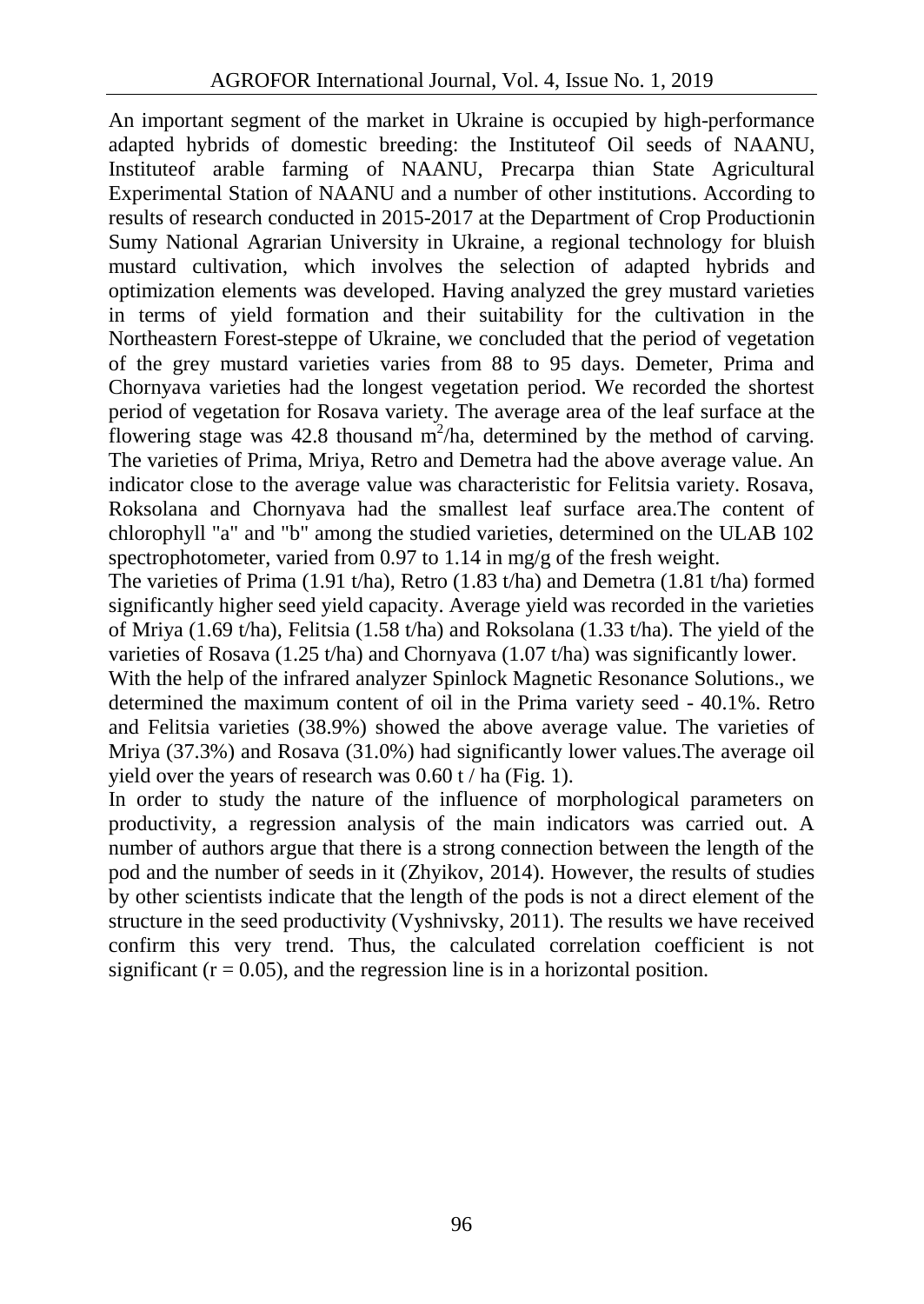

Fig. 1. Deviation from the average  $(0.6 \t{tha})$  for the oil production of the bluish mustard varieties, depending on the variety, t/ha (average over 2015-2017)

The timing of sowing determine the level of moisture and nutrients availability for the plants. A properly established term will enable the formation of highly productive plants of the spring mustard (Kurmi 2002; Singh 2002). The change in climate conditions in Ukraine over the past decades has had an impact on the soil maturity and allowed sowing all the crops as well as mustard at earlier dates (Melnik et al., 2015; Zhykov, 2014). Sowing of the grey mustard varieties of Prima and Retro in the first sowing term (the soil temperature was  $4-5$  °C) contributed to the maximum period of vegetation 92 and 90 days respectively, the second (the soil temperature was 6-7 °C) and the third (the soil temperature was 8-9 °C) terms the vegetation period was reduced by 3 and 6 days respectively on the average. The first term of sowing ensured the formation of the leaf surface area in the flowering phase of Prima and Retro varieties at the level of  $44.2$ -45.6 thousand m<sup>2</sup>/ha. The second term sowing reduced the figure by 8% and for the third term by 15% compared with the first sowing term. The highest yields were typical for Prima variety - 1.86 t/ha in the first sowing term. During the second sowing term, there was a slight decline in the yields up to 1.75 t/ha. The third sowing term significantly reduced the yields to 1.53 t/ha. Retro variety recorded a similar tendency to decrease yields for the late sowing. The first term is 1.76 t/ha, the second - 1.67 t/ha, and the third - 1.46 t/ha. Late sowing also caused a decrease in the content of oil by 0.3% and 0.4% respectively (Fig. 2). According to the results of a dispersion analysis, a rather significant impact of the factor "conditions of the year" (55.0%) was established. In addition, the factor "sowing times" (36.6%) had a rather significant impact on the yields of mustard. The influence of the factor "variety" was 3.9%, the factor "others" - 4.3%, "factor interaction" only - 0.1%. Consequently, weather conditions (moisture reserves, temperature mode, etc.) make adjustments in determining the optimal timing of sowing and all together affect the mustard yields.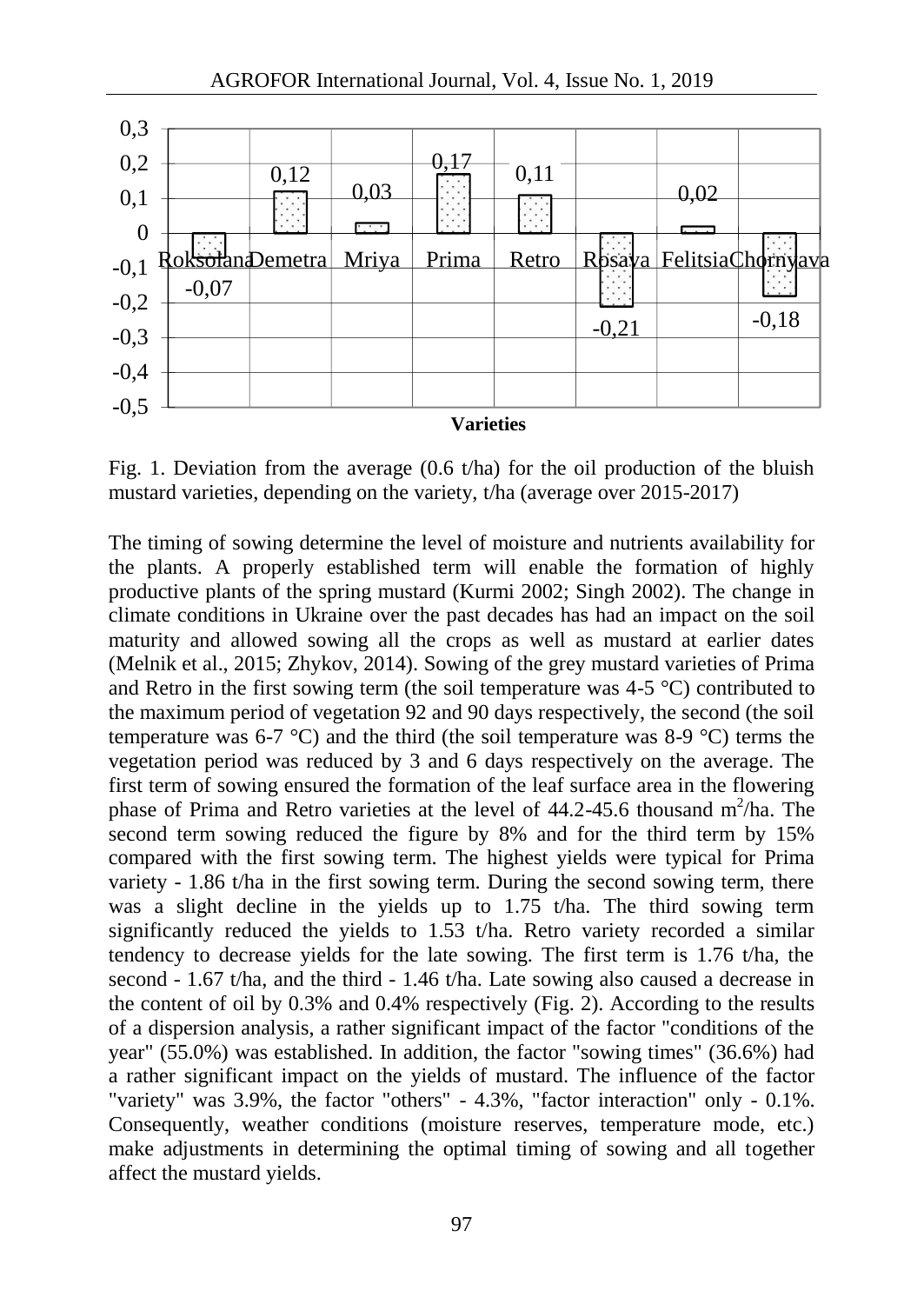We would like to note the influence of the studied norms of mineral fertilizers on the duration of the varieties' vegetation period. Introduction of mineral fertilizers contributed to an increase in the duration of the vegetation period: prima variety had N<sub>30 30</sub> 5 days longer, and N<sub>60 60</sub> 60<sup>-</sup> 7 days longer, Retro variety - 6 days longer compared with the control.



Fig. 2. Yield capacity and harvesting of the bluish mustard oil depending on the variety and timing of sowing, t/ha (average over 2015-2017)

Improvement of the mineral nutrition level in the studied varieties increased the leaf surface area. The maximum value of the leaf surface area was fixed in the flowering phase in the variant with the norm of fertilizers  $N_{60}P_{60}K_{60}$  - 47.9-51.2 thousand  $m^2/ha$ , which exceeded the indicator in the control variant of 14.7-16.0 thousand m<sup>2</sup>/ha, on the variant with the norm of fertilizers  $N_{30}P_{30}K_{30}$  the leaf surface area was  $44.2 - 45.6$  thousand m<sup>2</sup>/ha, which exceeded the control variant by 10.4-11.0 thousand  $m^2/ha$ . The analysis of experimental data of P. S. Vyshnivsky and others as to the influence of mineral fertilizers on the formation of the yield capacity of mustard under the conditions of the Northern Forest-steppe of Ukraine showed that the application of nitrogen fertilizers on the background of phosphoric-potassium (P45K45) contributed to the increase in yield capacity of the mustard seed of the variety from 0.08 to 0, 73 t / ha, with the indicators at the control of 0.90 t/ha. The efficiency of nitrogen fertilizers was  $0.11$ -0.65 t / ha. The maximum yield capacity rate of 1.78 t / ha provided the maximum dose of mineral fertilizers  $N_{60}P_{60}K_{60}$ , where the gain to control was 0.88 t/ha (Vyshnivsky, 2011). We observed a significant increase in the yields of Prima variety when applying  $N_{30}P_{30}K_{30}$  on 1.89 t/ha, which is 0.47 t/ha more than the control variant. The maximum yields were obtained on the variant with the norm of fertilizers  $N_{60}P_{60}K_{60}$  - 2.03 t/ha, which is 0.61 t/ha more than the control variant. Retro variety

also showed a significant increase in the yields by 0.41 and 0.53 t/ha in the variants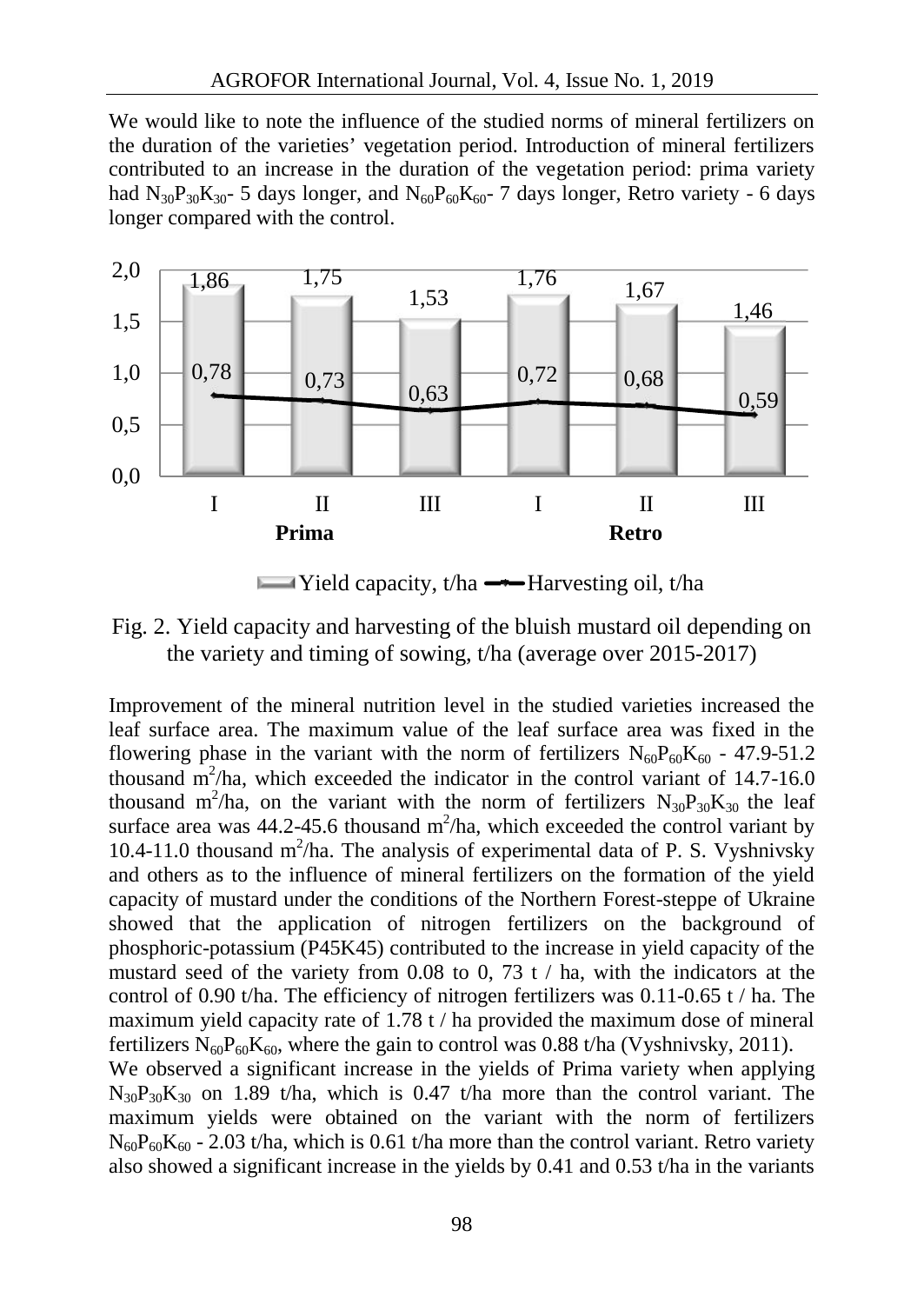with fertilizer rates of  $N_{30}P_{30}K_{30}$  and  $N_{60}P_{60}K_{60}$  compared with the control variant. We would like to note that in both varieties, the difference in the yields between fertilizer standards is negligible. The highest content of oil in Prima variety was on the control variant (40.4%). Application of fertilizers in the rate of  $N_{30}P_{30}K_{30}$ reduced the content of oil in the seeds by 0.3% and fertilizers in the rate of  $N_{60}P_{60}K_{60}$  caused a decrease in the content of oils by 0.7%. In Retro variety, we also recorded the highest oil content in the control variant, which reached 39.7%. Fertilizing in the rate of  $N_{30}P_{30}K_{30}$  and  $N_{60}P_{60}K_{60}$  reduced the oil content by 0.5% and 0.6% compared to the control. At the same time, proceeding from higher levels of the yields, application of fertilizers contributed to an increase in oil production:  $N_{30}P_{30}K_{30}$  by 0.15-0.19 t/ha,  $N_{60}P_{60}K_{60}$  by 0.20-0.24 t/ha compared to the control.

One of the important components of cultivation technology is the determination of optimal sowing standards, as to acquire high yields it is necessary to ensure a rational amount of crops and productive branches per area unit.

We determined that a longer period of vegetation was at the sowing rate of 1.5 million pp./ha - 90-92 days, further increase in the sowing rate contributed to a decrease in the period of vegetation in the studied varieties by 3-7 days on an average. The leaf surface area of Prima variety in terms of seed sowing rate of 1.5 million pcs/ha was at the level of  $44.5$  thousand m<sup>2</sup>/ha, which is 9.2 and 17.0 thousand  $m^2/h$ a less than the sowing variant of 2.0 and 2.5 million pieces/ha. Retro variety had the leaf surface area of 40.5 thousand  $m^2/ha$  in the variant with the sowing rate of 1.5 million pieces ha. Increasing the sowing rate up to 2.0 and 2.5 million pcs/ha increased this figure to 46.7 thousand  $m<sup>2</sup>$  ha and 54.8 thousand m<sup>2</sup>/ha respectively. The net productivity of photosynthesis calculated by A. A. Nychyporovych in the interphase period of budding - flowering in the variant with the sowing rate of 1.5 million pcs./ha was 4.34  $g/m^2$ /day an increase of the sowing rate up to 2.0 and 2.5 million pcs/ha contributed to the reduction of the net productivity to 3.58 and 2.60  $g/m^2$ /day, respectively. Retro variety had a similar tendency.

An optimum sowing rate for Prima variety was found to be 1.5 million pcs/ha, which ensured the highest yield of 1.89 t/ha. By increasing the seed rate to 2.0 and 2.5 million pounds per hectare, yields dropped significantly to 1.81 and 1.75 t/ha respectively. Retro variety's yield was 1.71 t/ha with the sowing rate of 1.5 million pounds per hectare. A maximum yield was obtained at an optimum sowing rate of 2.0 million pounds/ha - 1.77 t/ha, an increase in the sowing rate up to 2.5 million pounds per hectare significantly reduced the yields to 1.69 t/ha (Fig. 3).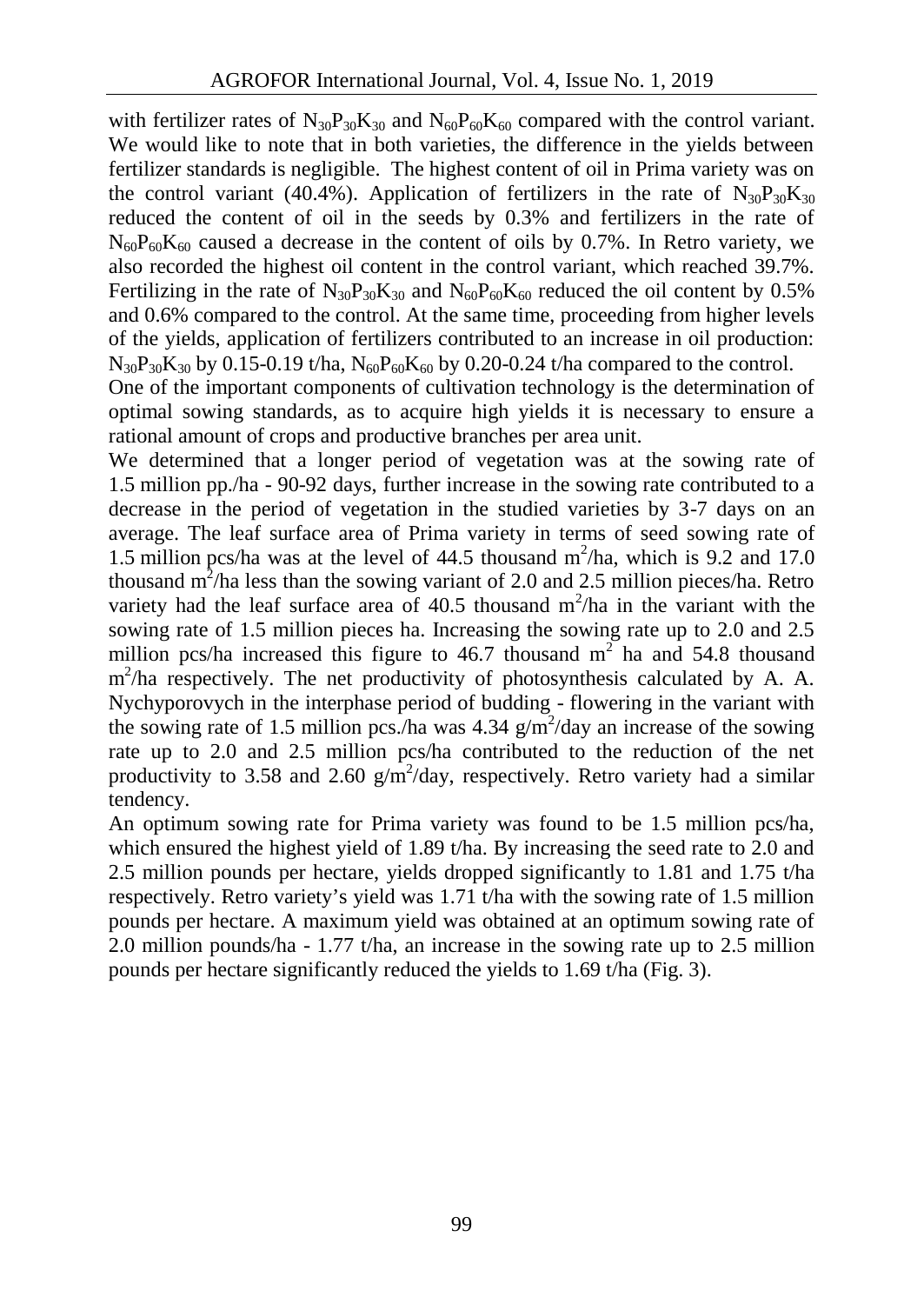

Fig. 3. Yield capacity and harvesting of the bluish mustard oil depending on the variety and seeding rates, t/ha (average for 2015-2017)

Analysis of the indices of economic and energy efficiency of Prima variety production, depending on the studied elements of cultivation technology, showed that the highest indicators of the level of profitability of seed production are 101- 120%, the coefficient of energy efficiency of the production - 3.17-4.82.We recorded the maximum values in the first sowing term in a non-fertilized variant with the sowing rate of 1.5 million pcs./ha. Retro variety's maximum profitability indicators were within the range of 89-112%, the energy efficiency ratios - within the range of 3.07-4.69. They formed the maximum indices in the first sowing term in a non-fertilized variant with a sowing rate of 2.0 million pcs./ha.

#### **CONCLUSION**

According to research results, for the formation of 1.71-1.91 t/ha of bluish mustard seeds in the conditions of the north-eastern forest-steppe of Ukraine on typical black soil, the cultivation technology should include: use of seeds of modern high yielding adapted varieties; start sowing at soil temperature of 4-5  $\degree$ C at a depth of 10 cm; the rate of fertilizer  $N_{30}P_{30}K_{30}$  (during pre-sowing cultivation) and seeding rates of the varieties Prima - 1.5 million pieces/ha, and Retro -2.0 million pieces/ha.

According to the results of the analysis, trends in the meteorological parameters caused the expansion of the range of area under bluish mustard cultivation in Ukraine, which contributed to the increase in total national production of oilseeds. Having all the opportunities (natural, climatic, logistical and human), Ukraine will increase its presence in the world market of oilseeds.